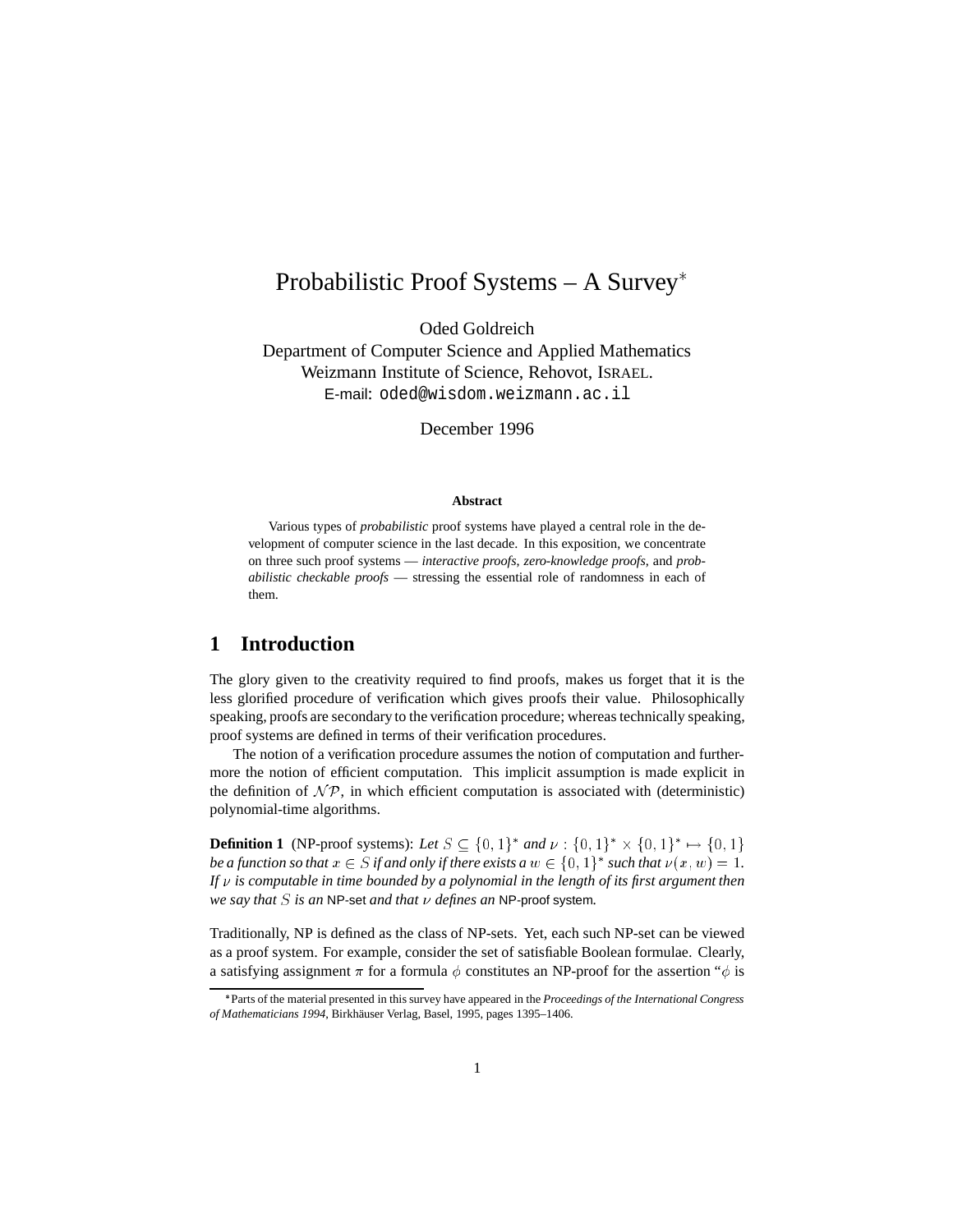satisfiable" (the verification procedure consists of substituting the variables of  $\phi$  by the values assigned by  $\pi$  and computing the value of the resulting Boolean expression).

The formulation of NP-proofs restricts the "effective" length of proofs to be polynomial in length of the corresponding assertions (since the running-time of the verification procedure is restricted to be polynomial in the length of the assertion). However, longer proofs may be allowed by padding the assertion with sufficiently many blank symbols. So it seems that NP gives a satisfactory formulation of proof systems (with efficient verification procedures). This is indeed the case if one associates efficient procedures with *deterministic* polynomial-time algorithms. However, we can gain a lot if we are willing to take a somewhat non-traditional step and allow *probabilistic* verification procedures. In particular,

- Randomized and interactive verification procedures, giving rize to *interactive proof systems*, seem much more powerful (i.e., "expressive") than their deterministic counterparts.
- Such randomized procedures allow the introduction of*zero-knowledge proofs* which are of great theoretical and practical interest.
- NP-proofs can be efficiently transformed into a (redundant) form which offers a trade-off between the number of locations examined in the NP-proof and the confidence in its validity (see *probabilistically checkable proofs*).

In all the abovementioned types of probabilistic proof systems, explicit bounds are imposed on the computational complexity of the verification procedure, which in turn is personified by the notion of a verifier. Furthermore, in all these proof systems, the verifier is allowed to toss coins and rule by statistical evidence. Thus, all these proof systems carry a probability of error; yet, this probability is explicitly bounded and, furthermore, can be reduced by successive application of the proof system.

#### **Notational Conventions**

When presenting a proof system, we state all complexity bounds in terms of the length of the assertion to be proven (which is viewed as an input to the verifier). Namely, polynomialtime means time polynomial in the length of this assertion. Note that this convention is consistent with the definition of NP-proofs.

Denote by poly the set of all integer functions bounded by a polynomial and by log the set of all integer functions bounded by a logarithmic function (i.e.,  $f \in \text{log iff}$  $f(n) = O(\log n)$ ).

# **2 Interactive Proof Systems**

In light of the growing acceptability of randomized and distributed computations, it is only natural to associate the notion of efficient computation with probabilistic and interactive polynomial-time computations. This leads naturally to the notion of an interactive proof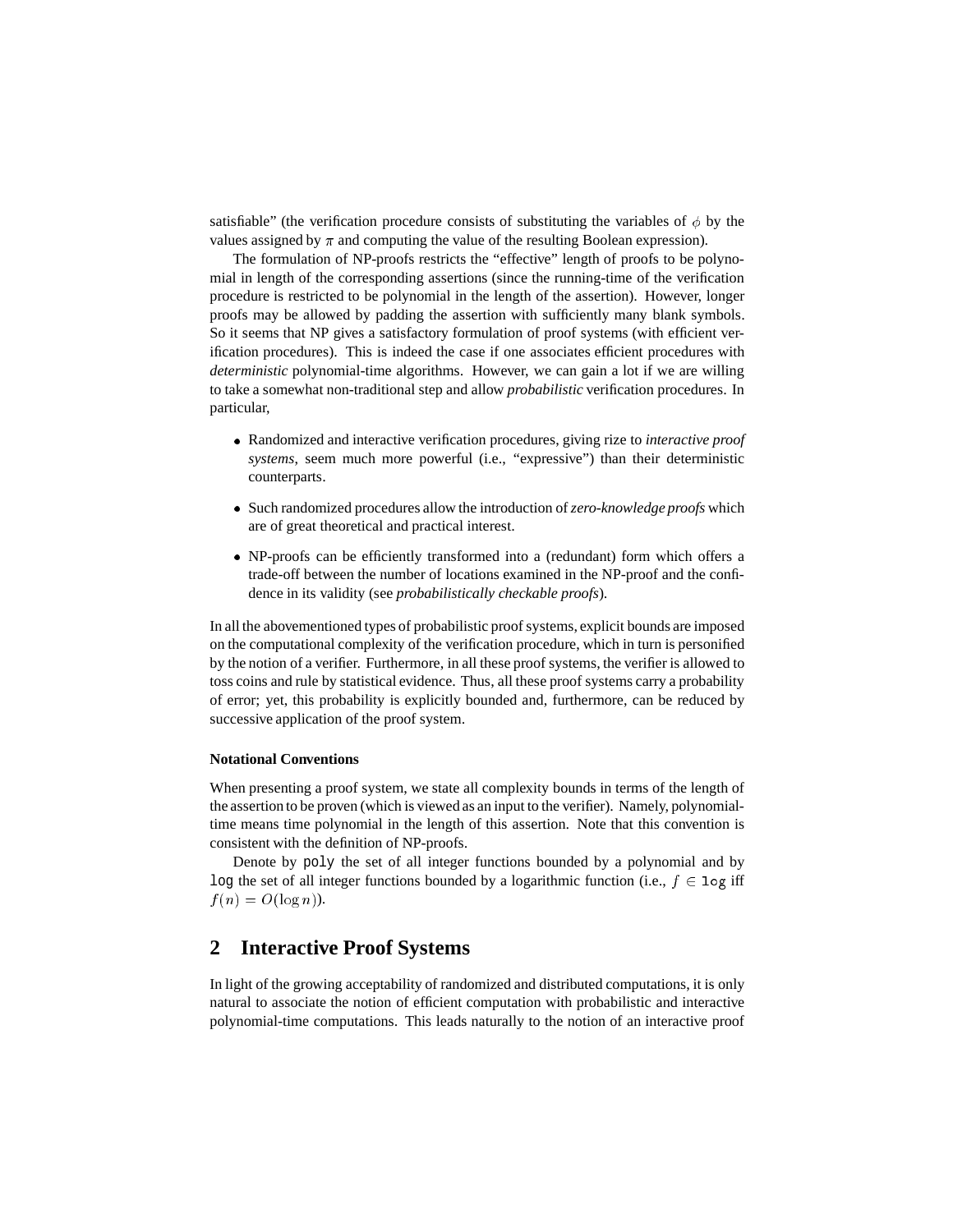system in which the verification procedure is interactive and randomized, rather than being non-interactive and deterministic. Thus, a "proof" in this context is not a fixed and static object but rather a randomized (dynamic) process in which the verifier interacts with the prover. Intuitively, one may think of this interaction as consisting of "tricky" questions asked by the verifier, to which the prover has to reply "convincingly". The above discussion, as well as the following definition, makes explicit reference to a prover, whereas a prover is only implicit in the traditional definitions of proof systems (e.g., NP-proofs).

# **2.1 Definition**

Loosely speaking, an interactive proof is a game between a computationally bounded verifier and a computationally unbounded prover whose goal is to convince the verifier of the validity of some assertion. Specifically, the verifier is probabilistic polynomial-time. It is required that if the assertion holds then the verifier always accepts (i.e., when interacting with an appropriate prover strategy). On the other hand, if the assertion is false then the verifier must reject with probability at least  $\frac{1}{6}$ , no matter what strategy is being employed <sup>2</sup> by the prover. A sketch of the formal definition is given in Item (1) below. Item (2) introduces additional complexity measures which can be ignored in first reading.

#### **Definition 2** (Interactive Proofs – IP) [33]:

- *1. An* interactive proof system for a set S *is a two-party game, between a* verifier *executing a probabilistic polynomial-time strategy* (denoted V ) *and a* prover *which executes a computationally unbounded strategy* (denoted <sup>P</sup> )*, satisfying*
	- Completeness: For every  $x \in S$  *the verifier* V *always accepts after interacting with the prover* <sup>P</sup> *on common input* <sup>x</sup>*.*
	- Soundness: For every  $x \notin S$  and every potential strategy  $P^*$ , the verifier V *rejects with probability at least*  $\frac{1}{2}$ *, after interacting with*  $P^*$  *on common input* x*.*
- 2. For an integer function m, the complexity class  $\mathcal{IP}(m(\cdot))$  consists of sets having an *interactive proof system in which, on common input* x, at most  $m(|x|)$  messages are *exchanged*<sup>1</sup> *between the parties. For a set of integer functions,* <sup>M</sup>*, we let* IP(M) *equal*  $\bigcup_{m \in M} \mathcal{IP}(m(\cdot))$ *. Finally,*  $\mathcal{IP} \equiv \mathcal{IP}(\text{poly})$ *.*

In Item (1), we have followed the standard definition which specifies strategies for both the verifier and the prover. An alternative presentation only specifies the verifier's strategy while rephrasing the completeness condition as follows:

there exists a prover strategy P so that, for every  $x \in S$ , the verifier V always accepts after interacting with  $P$  on common input  $x$ .

<sup>1</sup>We count the total number of messages exchanged regardless of the direction of communication. Thus, an interactive proof in which the verifier sends a single message answered by a single message of the prover corresponds to  $\mathcal{IP}(2)$ . Clearly,  $\mathcal{NP} \subseteq \mathcal{IP}(1)$ , yet the inclusion may be strict since the verifier may toss coins after receiving the prover's single message.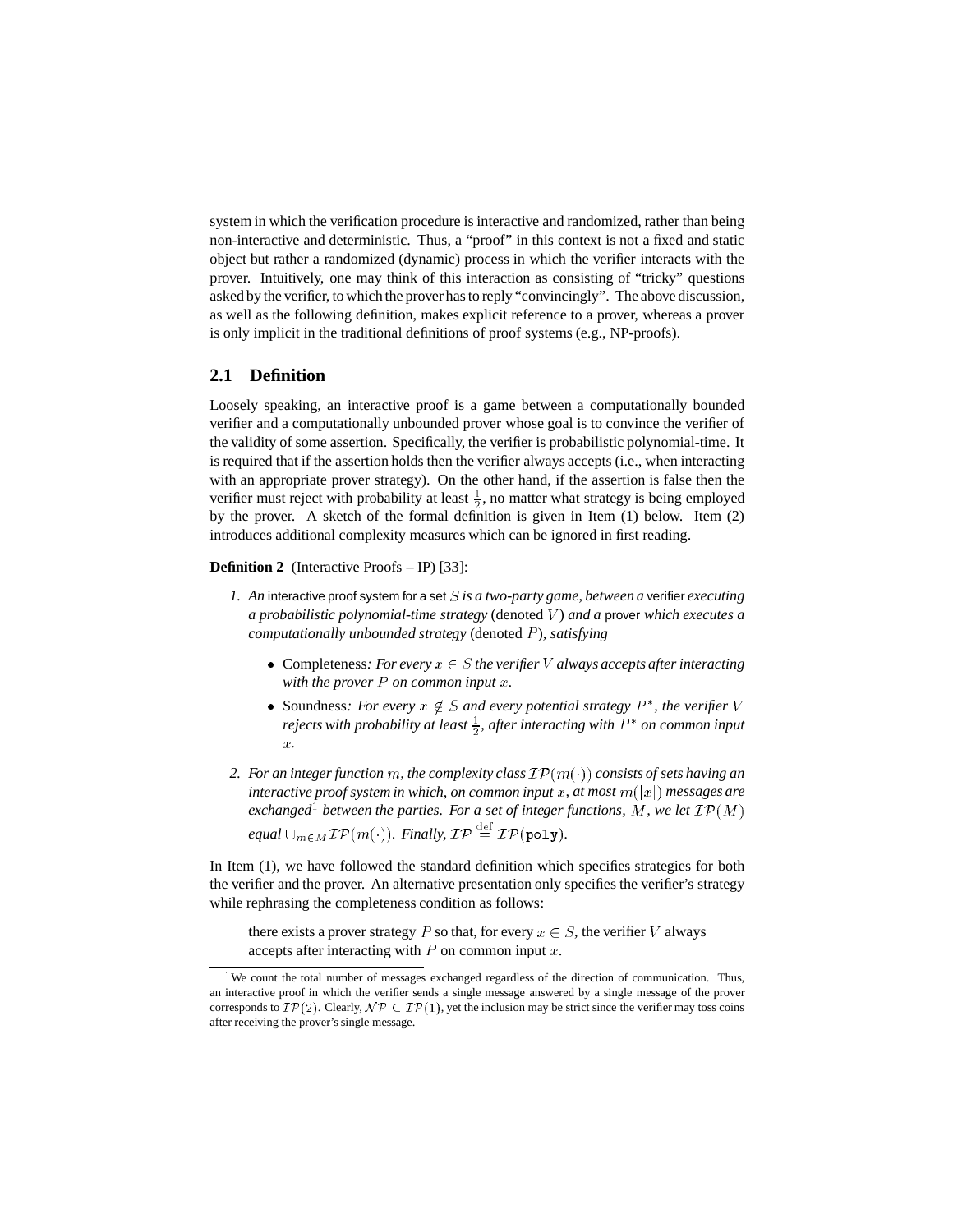Arthur-Merlin games<sup>2</sup> introduced in  $[5]$  are a special case of interactive proofs; yet, as shown in [34], this restricted case has essentially<sup>3</sup> the same power as the general case previously introduced in [33]. Also, in some sources interactive proofs are defined so that two-sided error probability is allowed; yet, this does not increase their power [25].

# **2.2 The Role of Randomness**

Randomness is essential to the formulation of interactive proofs; if randomness is not allowed (or if it is allowed but zero error is required in the soundness condition) then interactive proof systems collapse to NP-proof systems. The reason being that the prover can predict the verifier's part of the interaction and thus it suffices to let the prover send the full transcript of the interaction and let the verifier check that the interaction is indeed valid. (In case the verifier is not deterministic, the transcript sent by the prover may not match the outcome of the verifier coin tosses.) The moral is that there is no point to interact with predictable parties which are also computationally weaker<sup>4</sup>.

### **2.3 The Power of Interactive Proofs**

A simple example demonstrating the power of interactive proofs follows. Specifically, we present an interactive proof for proving that two graphs are not isomorphic<sup>5</sup>. It is not known whether such a statement can be proven via an NP-proof system.

**Construction 1** (Interactive proof system for Graph Non-Isomorphism) [28]:

- Common Input: *A pair of two graphs,*  $G_1 = (V_1, E_1)$  *and*  $G_2 = (V_2, E_2)$ *. Suppose, without loss of generality, that*  $V_1 = \{1, 2, ..., |V_1|\}$ *, and similarly for*  $V_2$ *.*
- Verifier's first step (V1): *The verifier selects at random one of the two input graphs, and sends to the prover a random isomorphic copy of this graph. Namely, the verifier selects uniformly*  $\sigma \in \{1, 2\}$ , and a random permutation  $\pi$  from the set of *permutations over the vertex set*  $V_{\sigma}$ . The verifier constructs a graph with vertex set  $V_{\sigma}$  and edge set

$$
E \stackrel{\text{def}}{=} \left\{ \left\{ \pi(u), \pi(v) \right\} : \left\{ u, v \right\} \in E_{\sigma} \right\}
$$

*and sends*  $(V_{\sigma}, E)$  *to the prover.* 

<sup>&</sup>lt;sup>2</sup>In Arthur-Merlin games, the verifier must send the outcome of any coin it tosses (and thus need not send any other information).

<sup>&</sup>lt;sup>3</sup>Here and in the next sentence, not only  $\mathcal{IP}$  remains invariant under the various definitions, but also  $\mathcal{IP}(m(\cdot))$ , for every integer function satisfying  $m(n) \geq 2$  for every n.

<sup>4</sup> This moral represents the prover's point of view. Certainly, from the verifier's point of view it is benefitial to interact with the prover, since it is computationally stronger.

<sup>&</sup>lt;sup>5</sup> Two graphs,  $G_1 = (V_1, E_1)$  and  $G_2 = (V_2, E_2)$ , are called *isomorphic* if there exists a 1-1 and onto mapping,  $\phi$ , from the vertex set  $V_1$  to the vertex set  $V_2$  so that  $\{u, v\} \in E_1$  if and only if  $\{\phi(v), \phi(u)\} \in E_2$ . The ("edge preserving") mapping  $\phi$ , if existing, is called an *isomorphism* between the graphs.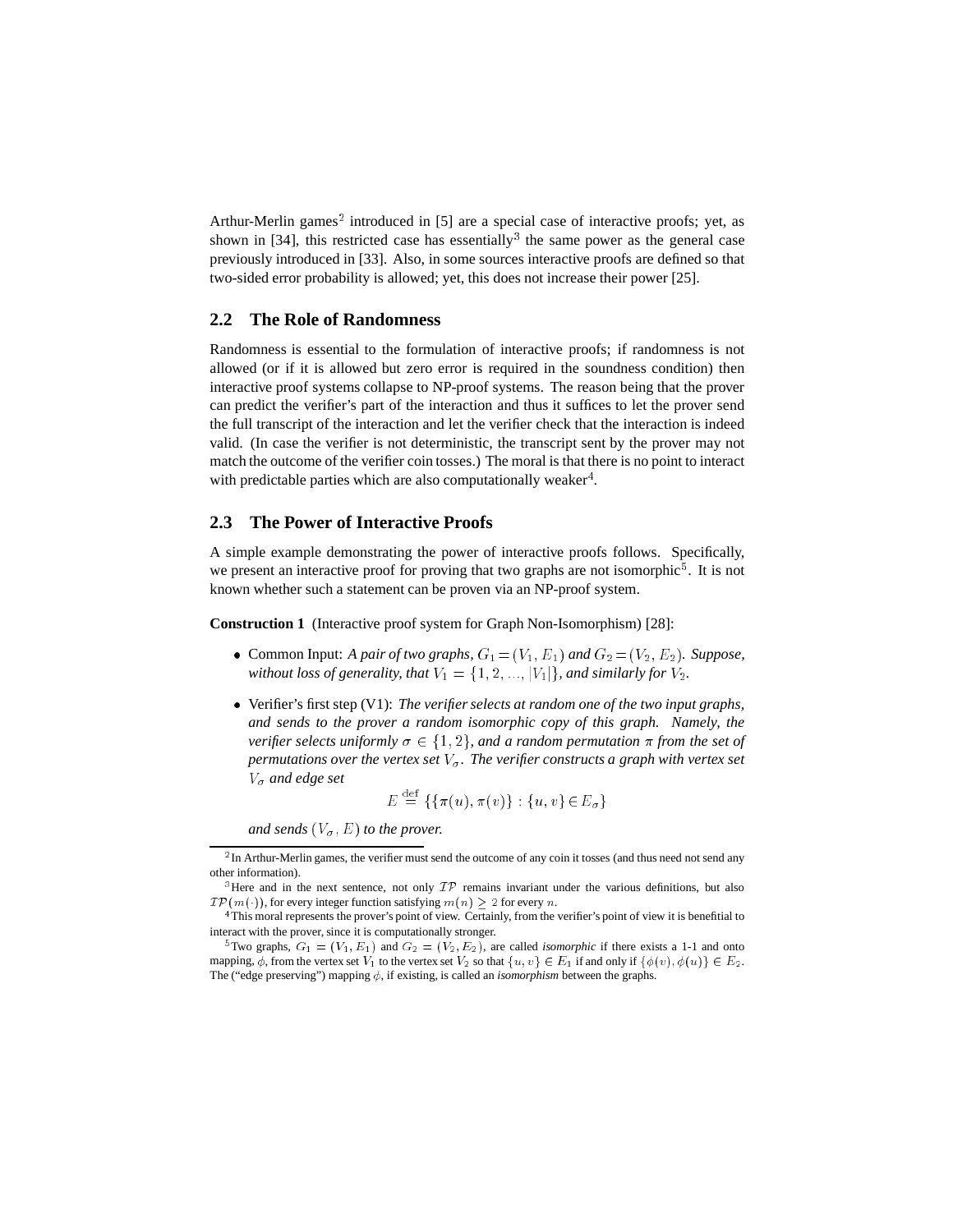- Motivating Remark: *If the input graphs are non-isomorphic, as the prover claims, then the prover should be able to distinguish (not necessarily by an efficient algorithm) isomorphic copies of one graph from isomorphic copies of the other graph. However, if the input graphs are isomorphic then a random isomorphic copy of one graph is distributed identically to a random isomorphic copy of the other graph.*
- Prover's step: *Upon receiving a graph*,  $G' = (V', E')$ , from the verifier, the prover finds a  $\tau \in \{1,2\}$  so that the graph  $G'$  is isomorphic to the input graph  $G_\tau.$  (If both  $\tau = 1$ , 2 *satisfy the condition then*  $\tau$  *is selected arbitrarily. In case no*  $\tau \in \{1, 2\}$ *satisfies the condition,*  $\tau$  *is set to 0). The prover sends*  $\tau$  *to the verifier.*
- Verifier's second step (V2): *If the message,*  $\tau$ , received from the prover equals  $\sigma$ *(chosen in Step V1) then the verifier outputs 1 (i.e., accepts the common input). Otherwise the verifier outputs 0 (i.e., rejects the common input).*

The verifier's strategy presented above is easily implemented in probabilistic polynomialtime. We do not known of a probabilistic polynomial-time implementation of the prover's strategy, but this is not required. The motivating remark justifies the claim that Construction 1 constitutes an interactive proof system for the set of pairs of non-isomorphic graphs. Recall that the latter is a coNP-set (not known to be in  $N \mathcal{P}$ ).

Interactive proofs are powerful enough to prove *any* coNP assertion (e.g., that a graph is not 3-colorable) [41]. Furthermore, the class of sets having interactive proof systems coincides with the class of sets that can be decided using a polynomial amount of work-space [49].

**Theorem 1** [41, 49]:  $\mathcal{IP} = \mathcal{PSPACE}$ *.* 

Recall that it is widely believed that  $\mathcal{NP} \subset \mathcal{PSPACE}$ . Thus, under this conjecture, interactive proofs are more powerful than NP-proofs.

Concerning the finer structure of the IP hierarchy it is known that this hierarchy has a "linear speed-up" property [8]. Namely, for every integer function, f, so that  $f(n) > 2$  for all n, the class  $\mathcal{IP}(O(f(\cdot)))$  collapses to the class  $\mathcal{IP}(f(\cdot))$ . In particular,  $\mathcal{IP}(O(1))$  collapses to  $\mathcal{IP}(2)$ . It is conjectured that  $\text{coNP}$  is *not* contained in  $\mathcal{IP}(2)$ , and consequently that interactive proofs with unbounded number of message exchanges are more powerful than interactive proofs in which only a bounded (i.e., constant) number of messages are exchanged. Still, the class  $\mathcal{IP}(2)$  contains sets not known to be in  $\mathcal{NP}$ ; e.g., Graph Non-Isomorphism (as shown above).

# **2.4 How Powerful Should the Prover be?**

Assume that a set S is in  $\mathcal{IP}$ . This means that there is a verifier V that can be convinced to accept any input in  $S$  but cannot be convinced to accept any input not in  $S$  (except with small probability). One may ask how powerful should a prover be so that it can convince the verifier V to accept any input in  $S$ . More interestingly, considering all possible verifiers which give rise to interactive proof systems for  $S$ , what is the minimum power required from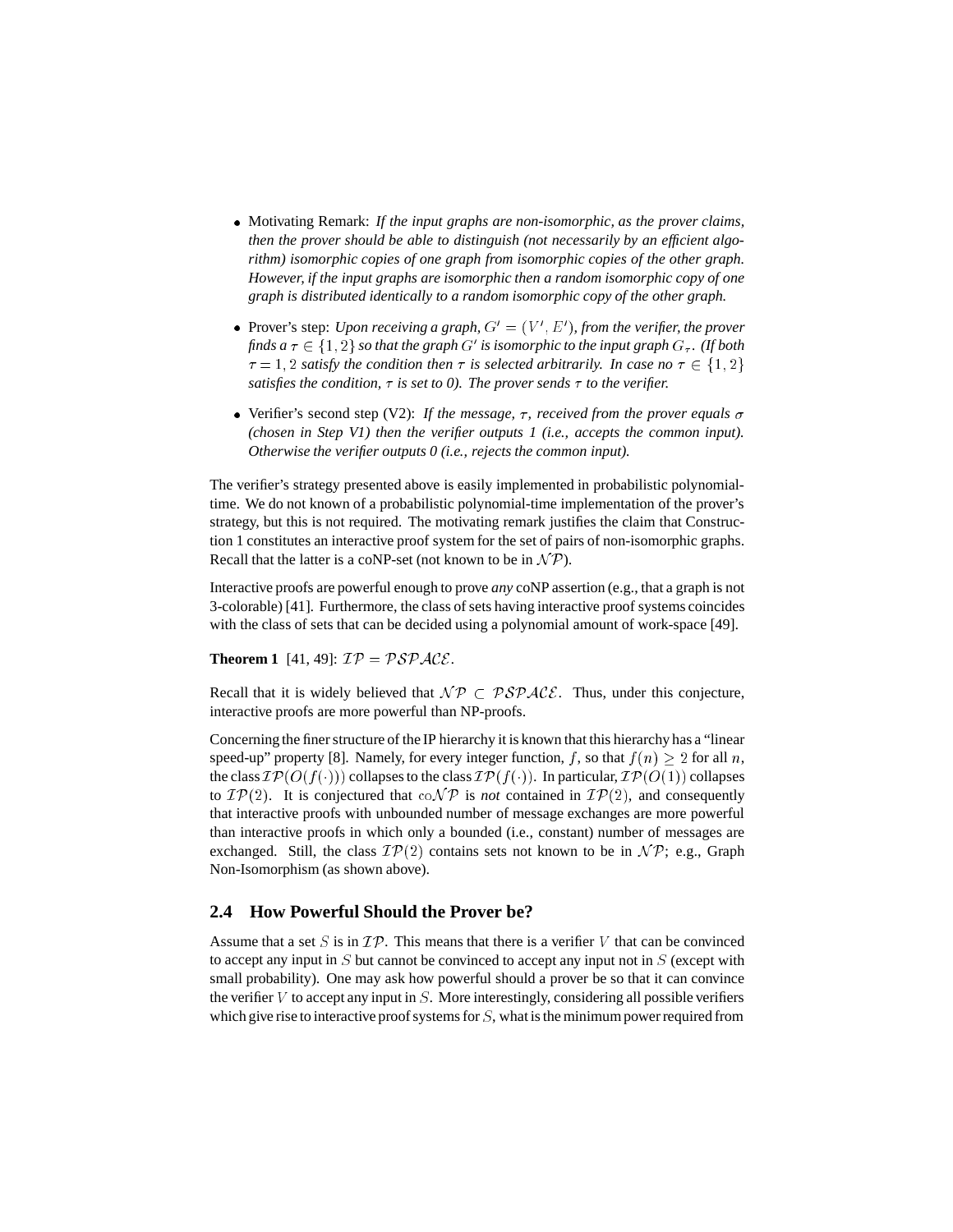a prover which satisfies the completeness requirement with respect to one of these verifiers? We stress that, unlike the case of computationally-sound proof systems (see Sec. 5), we do not restrict the power of the prover in the soundness condition but rather consider the minimum complexity of provers meeting the completeness condition. Specifically, we are interested in *relatively efficient* provers which meet the completeness condition. The term 'relatively efficient prover' has been given three different interpretations.

- 1. A prover is considered *relatively efficient* if, when given an auxiliary input (in addition to the common input in  $S$ ), it works in (probabilistic) polynomial-time. Specifically, in case  $S \in \mathcal{NP}$ , the auxiliary input maybe an NP-proof that the common input is in the set $6$ . This interpretation is adequate and in fact crucial for applications in which such an auxiliary input is available to the otherwisepolynomial-time parties. Typically, such auxiliary input is available in cryptographic applications in which parties wish to prove in (zero-knowledge) that they have conducted some computation correctly resulting in some string  $x$ . In these cases the NP-proof is just the transcript of the procedure by which  $x$  has been computed and thus the auxiliary input is available to the proving party. See [28].
- 2. A prover is considered *relatively efficient* if it can be implemented by a probabilistic polynomial-time oracle machine with oracle access to the set  $S$  itself. (Note that the prover in Construction 1 has this property.) This interpretation generalizes the notion of self-reducibility of NP-sets. (By self-reducibility of an NP-set we mean that the search problem of finding an NP-witness is polynomial-time reducible to deciding membership in the set.) See [12].
- 3. A prover is considered *relatively efficient* if it can be implemented by a probabilistic machine which runs in time which is polynomial in the deterministic complexity of the set. This interpretation relates the difficulty of convincing a "lazy verifier" to the complexity of finding the truth alone. Hence, in contrast to the first interpretation which is adequate in settings where assertions are generated along with their NPproofs, the current interpretation is adequate in settings in which the prover is given only the assertion and has to find a proof to it by itself (before trying to convince a lazy verifier of its validity). See [43].

# **3 Zero-Knowledge Proof Systems**

Zero-knowledge proofs, introduced in [33], are central to cryptography. Furthermore, zeroknowledge proofs are very intruiging from a conceptual point of view, since they exhibit an extreme contrast between being convinced of the validity of a statement and learning anything in addition while receiving such a convincing proof. Namely, zero-knowledge proofs have the remarkable property of being both convincing while yielding nothing to the verifier, beyond the fact that the statement is valid. Formally, the fact that "nothing is

<sup>&</sup>lt;sup>6</sup>Still, even in this case the interactive proof need not consist of the prover sending the auxiliary input to the verifier; e.g., an alternative procedure may allow the prover to be zero-knowledge (see Construction 2).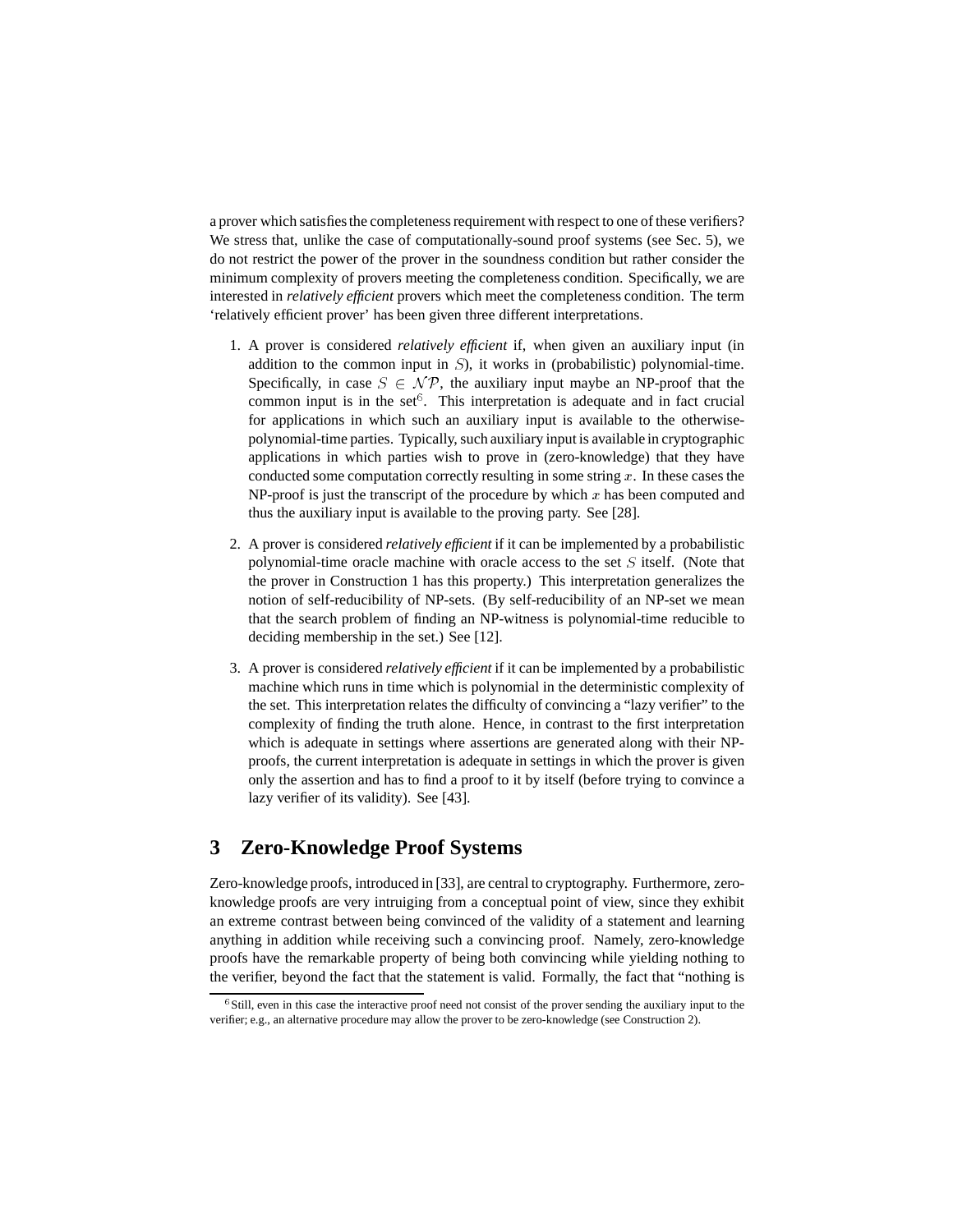gained by the interaction" is captured by stating that whatever the verifier can efficiently compute after interacting with a zero-knowledge prover, can be efficiently computed from the assertion itself without interacting with anyone.

# **3.1 A Sample Definition**

Zero-knowledge is a property of some interactive proof systems, or more acurately of some specified prover strategies. The formulation of the zero-knowledge condition considers two ensembles of probability distributions, each ensemble associates a probability distribution to each valid assertion. The first ensemble respresents the output distribution of the verifier after interacting with the specified prover strategy  $P$ , where the verifier is not necessarily employing the specified strategy  $(i.e., V)$  – but rather any efficient strategy. The second ensemble represents the output distribution of some probabilistic polynomial-time algorithm (which does not interact with anyone). The basic paradigm of zero-knowledge asserts that for every ensemble of the first type there exist a "similar" ensemble of the second type. The specific variants differ by the interpretation given to 'similarity'. The most strict interpretation, leading to *perfect zero-knowledge*, is that similarity means equality. Namely,

**Definition 3** (perfect zero-knowledge) [33]: *A prover strategy, P, is said to be* perfect zero-knowledge *over a set* S *if for every probabilistic polynomial-time verifier strategy,* V *, there exists a probabilistic polynomial-time algorithm,* M *, such that*

$$
(P, V^*)(x) = M^*(x) , \quad \text{for every } x \in S
$$

where  $(P, V^*)(x)$  is a random variable representing the output of verifier  $V^*$  after inter*acting with the prover* <sup>P</sup> *on common input* <sup>x</sup>*, and* M (x) *is a random variable representing the output of machine*  $M^*$  *on input*  $x$ *.* 

A somewhat more relaxed interpretation, leading to *almost-perfect zero-knowledge*, is that similarity means statistical closeness (i.e., negligible difference between the ensembles). The most liberal interpretation, leading to the standard usage of the term zero-knowledge (and sometimes referred to as *computational zero-knowledge*), is that similarity means computational indistinguishability (i.e., failure of any efficient procedure to tell the two ensembles apart). Since the notion of computational indistinguishability is a fundamental one, it is indeed in place to present a definition of it.

**Definition 4** (computational indistinguishability) [32, 50]: *An integer function, f, is called* negligible *if for every positive polynomial* <sup>p</sup> *and all sufficiently large* <sup>n</sup>*, it holds that*  $f(n) < \frac{1}{p(n)}$ . (Thus, multiplying a negligible function by any fixed polynomial yields a negiligible function.)

*Two probability ensembles,*  $\{A_x\}_{x \in S}$  *and*  $\{B_x\}_{x \in S}$ *, are* indistinguishable *by an algorithm* <sup>D</sup> *if*

$$
d(n) \stackrel{\text{def}}{=} \max_{x \in S \cap \{0,1\}^n} \{|prob(D(A_x)=1) - Prob(D(B_x)=1)|\}
$$

*is a negligible function. The ensembles*  $\{A_x\}_{x \in S}$  *and*  $\{B_x\}_{x \in S}$  *are* computationally indistinguishable *if they are indistinguishable by every probabilistic polynomial-time algorithm.*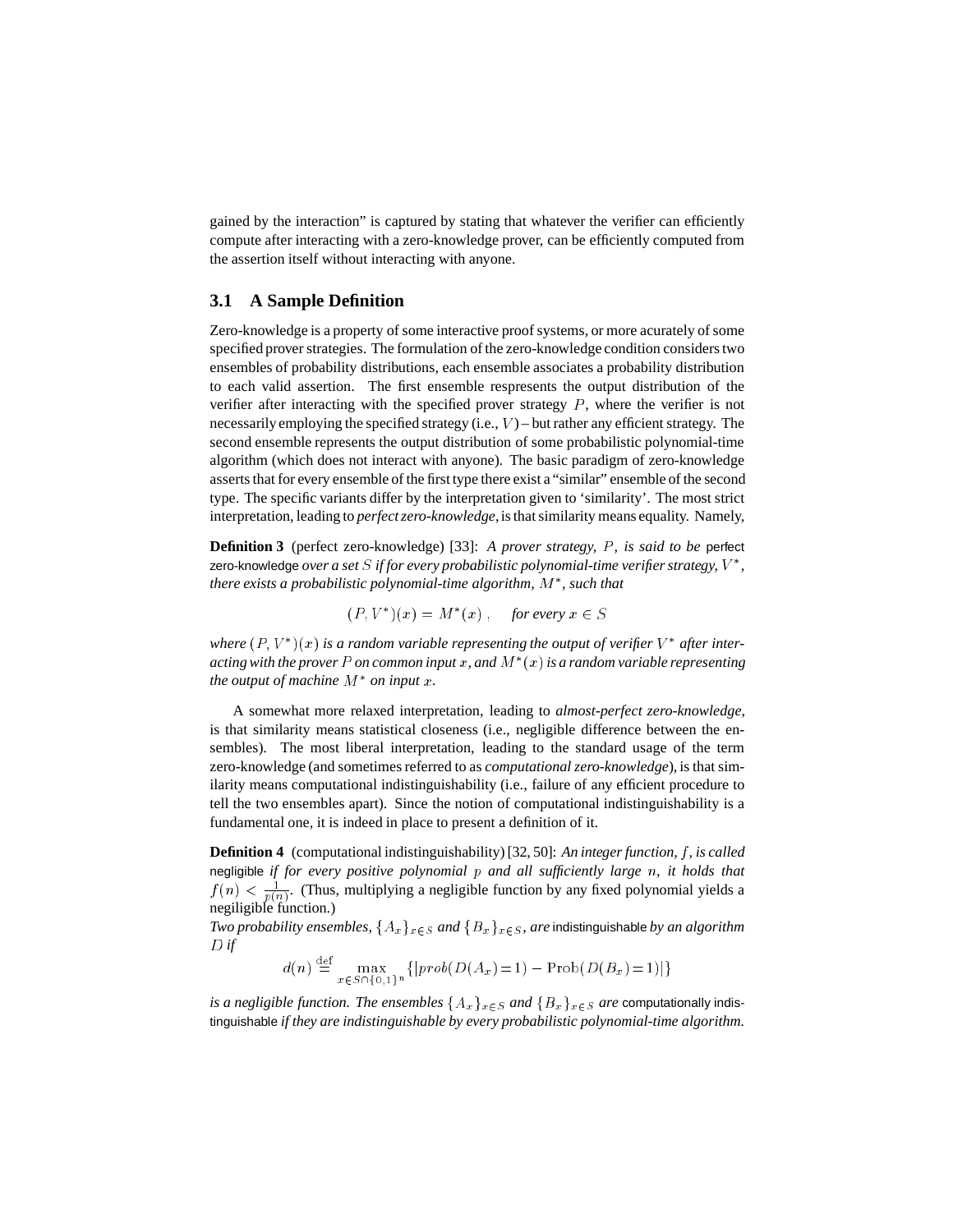The definitions presented above are a simplified version of the actual definitions. For example, in order to guarantee that zero-knowledge is preserved under sequential composition it is necessary to slightly augment the definitions. For details see [30].

# **3.2 The Power of Zero-Knowledge**

A simple example, demonstrating the power of zero-knowledge proofs, follows. Specifically, we will present a simple zero-knowledge proof for proving that a graph is 3 colorable<sup>7</sup> . The interactive proof will be described using "boxes" in which information can be hidden and later revealed. Such "boxes" can be implemented using one-way functions (see below).

**Construction 2** (Zero-knowledge proof of 3-colorability) [28]:

- Common Input: *A simple graph*  $G = (V, E)$ *.*
- Prover's first step: Let  $\psi$  be a 3-coloring of G. The prover selects a random *permutation,*  $\pi$ *, over*  $\{1,2,3\}$ *, and sets*  $\phi(v) \stackrel{\text{def}}{=} \pi(\psi(v))$ *, for each*  $v \in V$ *. Hence, the prover forms a random relabelling of the 3-coloring*  $\psi$ . The prover sends the *verifier a sequence of*  $|V|$  *locked and nontransparent boxes so that the*  $v^{\text{th}}$  *box contains the value*  $\phi(v)$ *;*
- Verifier's first step: *The verifier uniformly selects an edge*  $\{u, v\} \in E$ , and sends it *to the prover;*
- Motivating Remark: *The verifier asks to inspect the colors of vertices* <sup>u</sup> *and* <sup>v</sup>*;*
- Prover's second step: *The prover sends to the verifier the keys to boxes* <sup>u</sup> *and* <sup>v</sup>*;*
- Verifier's second step: *The verifier opens boxes* <sup>u</sup> *and* <sup>v</sup>*, and accepts if and only if they contain two different elements in*  $\{1, 2, 3\}$ *;*

The verifier strategy presented above is easily implemented in probabilistic polynomailtime. The same holds with respect to the prover's strategy, provided it is given a 3-coloring of  $G$  as auxiliary input. Clearly, if the input graph is 3-colorable then the prover can cause the verifier to accept always. On the other hand, if the input graph is not 3-colorable then any contents put in the boxes must be invalid on at least one edge, and consequently the verifier will reject with probability at least  $\frac{1}{|E|}$ . Hence, the above game exhibits a jEj non-negligible gap in the accepting probabilities between the case of 3-colorable graphs and the case of non-3-colorable graphs. To increase the gap, the game may be repeated sufficiently many times (of course, using independent coin tosses in each repetition). The zero-knowledge property follows easily, in this abstract setting, since one can simulate the real interaction by placing a random pair of different colors in the boxes indicated by the verifier. This indeed demonstrates that the verifier learns nothing from the interaction

 $T$  A graph  $G=(V, E)$  is said to be *3-colorable* if there exists a function  $\pi: V \mapsto \{1, 2, 3\}$  so that  $\pi(v) \neq \pi(u)$ for every  $\{u, v\} \in E$ . Such a function,  $\pi$ , is called a *3-coloring* of the graph.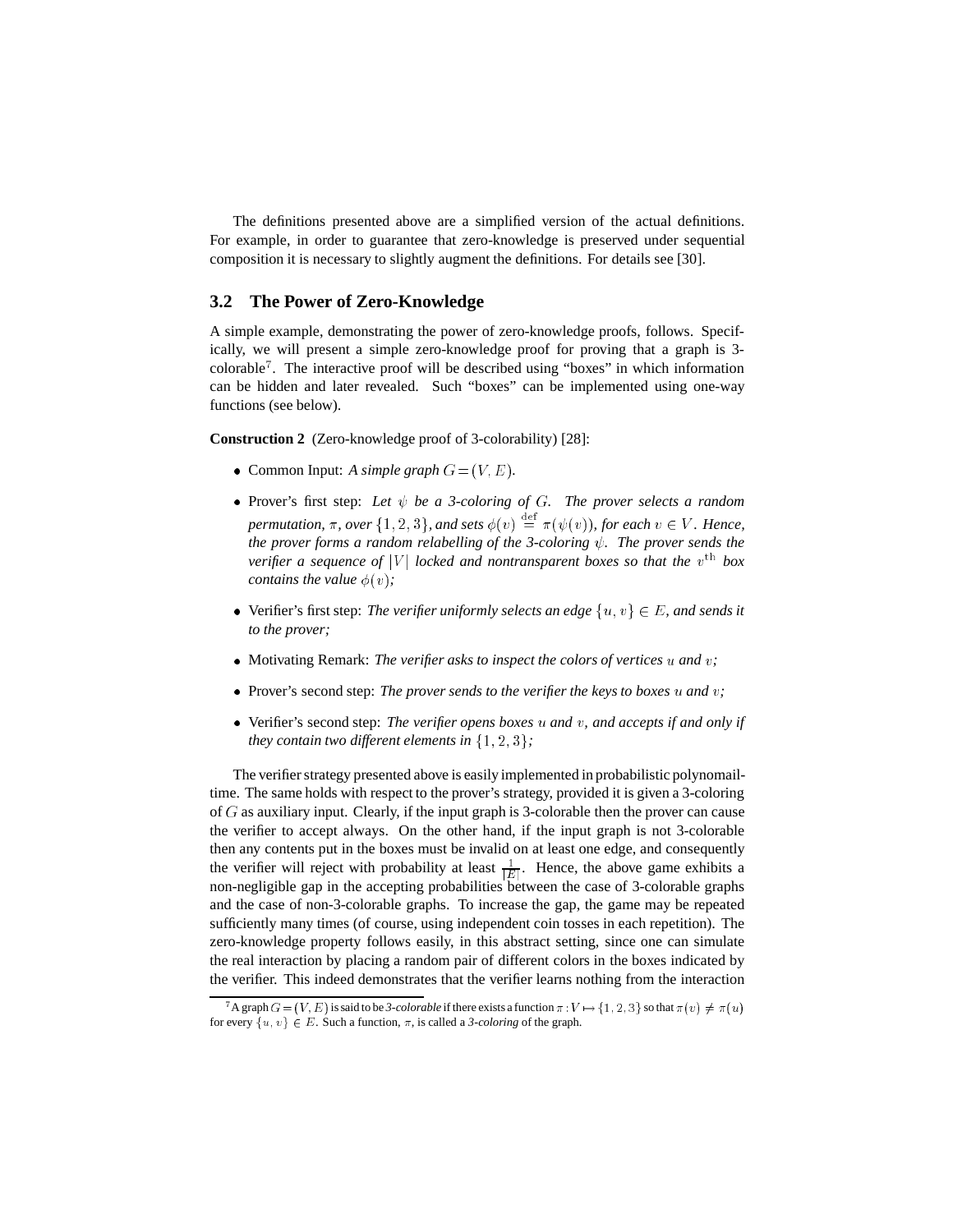(since it expects to see a random pair of different colors and indeed this is what it sees). We stress that this simple argument is not possible in the digital implementation since the boxes are not totally ineffected by their contents (but are rather effected, yet in an indistinguishable manner).

As stated above, the "boxes" need to be implemented digitally, and this is done using an adaquately defined "commitment scheme". Loosely speaking, such a scheme is a two phase game beteen a sender and a receiver so that after the first phase the sender is "committed" to a value and yet, at this stage, it is infeasible for the receiver to find out the committed value. The committed value will be revealed to the receiver in the second phase and it is guaranteed that the sender cannot reveal a value other than the one committed. Such commitment schemes can be implemented assuming the existence of one-way functions (i.e., loosely speaking, functions that are easy to compute but hard to invert, such as the multiplication of two large primes) [44, 37].

Using the fact that 3-colorability is NP-complete, one gets zero-knowledge proofs for any NP-set.

**Theorem 2** [28]: *Assuming the existence of one-way functions, any NP-proof can be efficiently transformed into a* (computational) *zero-knowledge interactive proof.*

Theorem 2 has a dramatic effect on the design of cryptographic protocols (cf., [28, 29]). In a different vein and for the sake of elegancy, we mention that, using further ideas and under the same assumption, any interactive proof can be efficiently transformed into a zero-knowledge one [38, 13].

The above results may be contrasted with the results regarding the complexity of *almostperfect* zero-knowledge proof systems; namely, that almost-perfect zero-knowledge proof systems exist only for sets in  $\mathcal{IP}(2) \cap \text{co}\mathcal{IP}(2)$  [23, 2], and thus are unlikely to exist for all NP-sets. Also, a recent result seems to indicate that one-way functions are essential for the existence of zero-knowledge proofs for "hard" sets (i.e., sets which cannot be decided in average polynomial-time) [45].

### **3.3 The Role of Randomness**

Again, randomness is essential to all the above mentioned (positive) results. Namely, if either verifier or prover is required to be deterministic then only BPP-sets can be proven in a zero-knowledge manner [30]. However, BPP-sets have trivial zero-knowledge proofs in which the prover sends nothing and the verifier just test the validity of the assertion by itself<sup>8</sup>. Thus, randomness is essential to the usefulness of zero-knowledge proofs.

<sup>&</sup>lt;sup>8</sup> Actually, this is slightly inaccurate since the resulting "interactive proof" may have two-sided error, whereas we have required interactive proofs to have only one-sided error. Yet, since the error can be made negligible by successive repetitions this issue is insignificant. Alternatively, one can use ideas in [25] to eliminate the error by letting the prover send some random-looking help.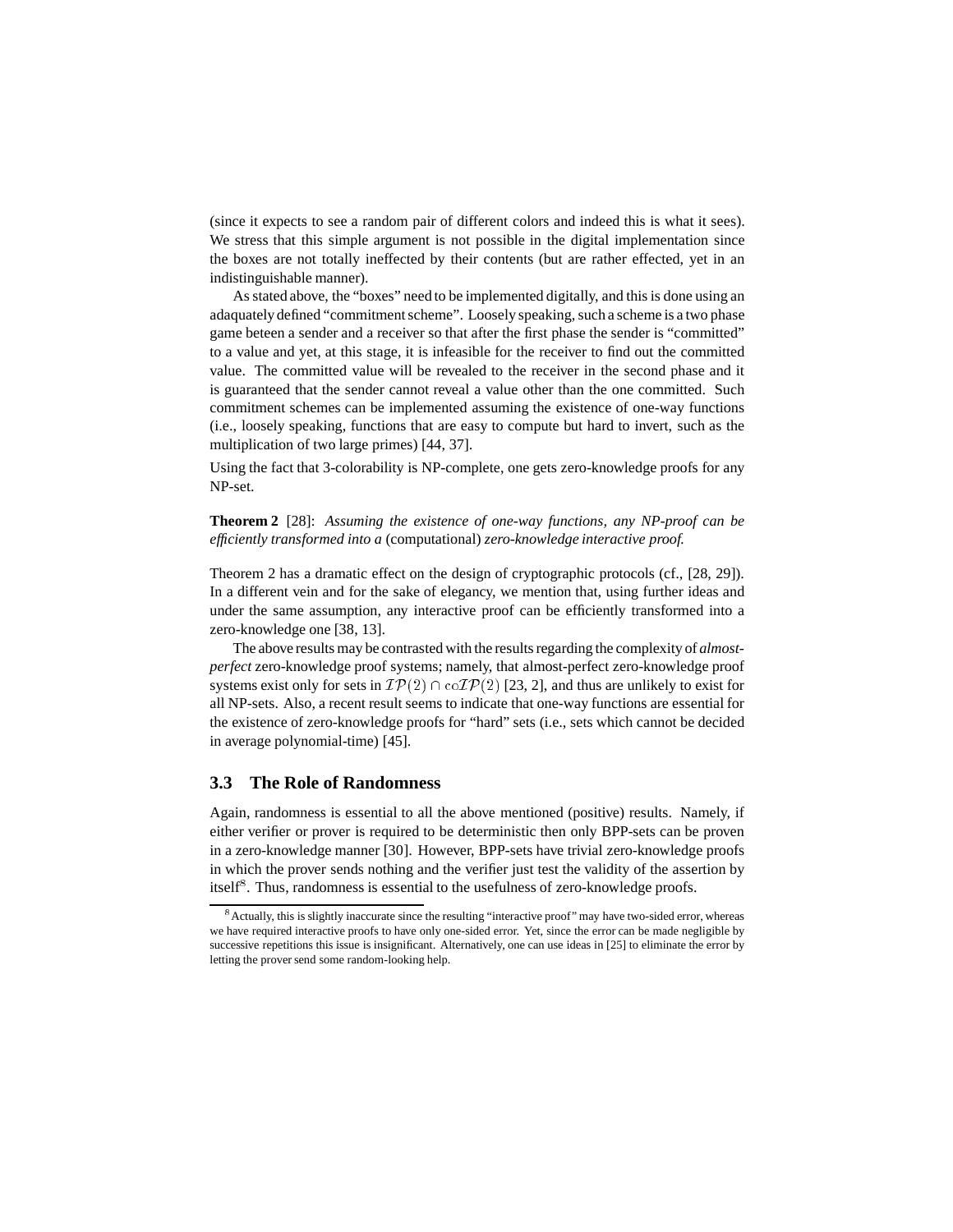# **4 Probabilistically Checkable Proof Systems**

When viewed in terms of an interactive proof system, the probabilistically checkable proof setting consists of a prover which is memoryless. Namely, one can think of the prover as being an oracle and of the messages sent to it as being queries. A more appealing interpretation is to view the probabilistically checkable proof setting as an alternative way of generalizing  $\mathcal{NP}$ . Instead of receiving the entire proof and conducting a deterministic polynomial-time computation (as in the case of  $\mathcal{NP}$ ), the verifier may toss coins and query the proof only at location of its choice. Potentially, this allows the verifier to utilize very long proofs (i.e., of super-polynomial length) or alternatively examine very few bits of an NP-proof.

### **4.1 Definition**

Loosely speaking, a probabilistically checkable proof system consists of a probabilistic polynomial-time verifier having access to an oracle which represents a proof in redundent form. Typically, the verifier accesses only few of the oracle bits, and these bit positions are determined by the outcome of the verifier's coin tosses. Again, it is required that if the assertion holds then the verifier always accepts (i.e., when given access to an adaquate oracle); whereas, if the assertion is false then the verifier must reject with probability at least  $\frac{1}{2}$ , no matter which oracle is used. The basic definition of the PCP setting is given in Item (1) below. Yet, the complexity measures introduced in Item (2) are of key importance for the subsequent discussions, and should not be ignored.

**Definition 5** (Probabilistic Checkable Proofs – PCP):

- *1. A* probabilistic checkable proof system (pcp) for a set S *is a probabilistic polynomialtime oracle machine* (called verifier)*, denoted* V *, satisfying*
	- Completeness: For every  $x \in S$  *there exists an oracle set*  $\pi_x$  *so that* V, *on input* x and access to oracle  $\pi_x$ *, always accepts* x.
	- Soundness: For every  $x \notin S$  and every oracle set  $\pi$ , machine V, on input x and access to oracle  $\pi$ , rejects x with probability at least  $\frac{1}{2}$ .
- 2. Let r and q be integer functions. The complexity class  $\mathcal{PCP}(r(\cdot), q(\cdot))$  consists of *sets having a probabilistic checkable proof system in which the verifier, on any input of length* n, makes at most  $r(n)$  *coin tosses and at most*  $q(n)$  *oracle queries. We stress that here, as usual in complexity theory, the oracle answers are always binary (i.e., either 0 or 1). For sets of integer functions, R and Q, we let*  $PCP(R, Q)$  *equal*  $\bigcup_{r \in R, q \in Q} \mathcal{PCP}(r(\cdot), q(\cdot)).$

The above model was suggested in [24] and shown related to a multi-prover model introduced previously in [14]. The fine complexity measures were introduced and motivated in [20], and further advocated in [4]. A related model was presented in [7], stressing the applicability to program checking.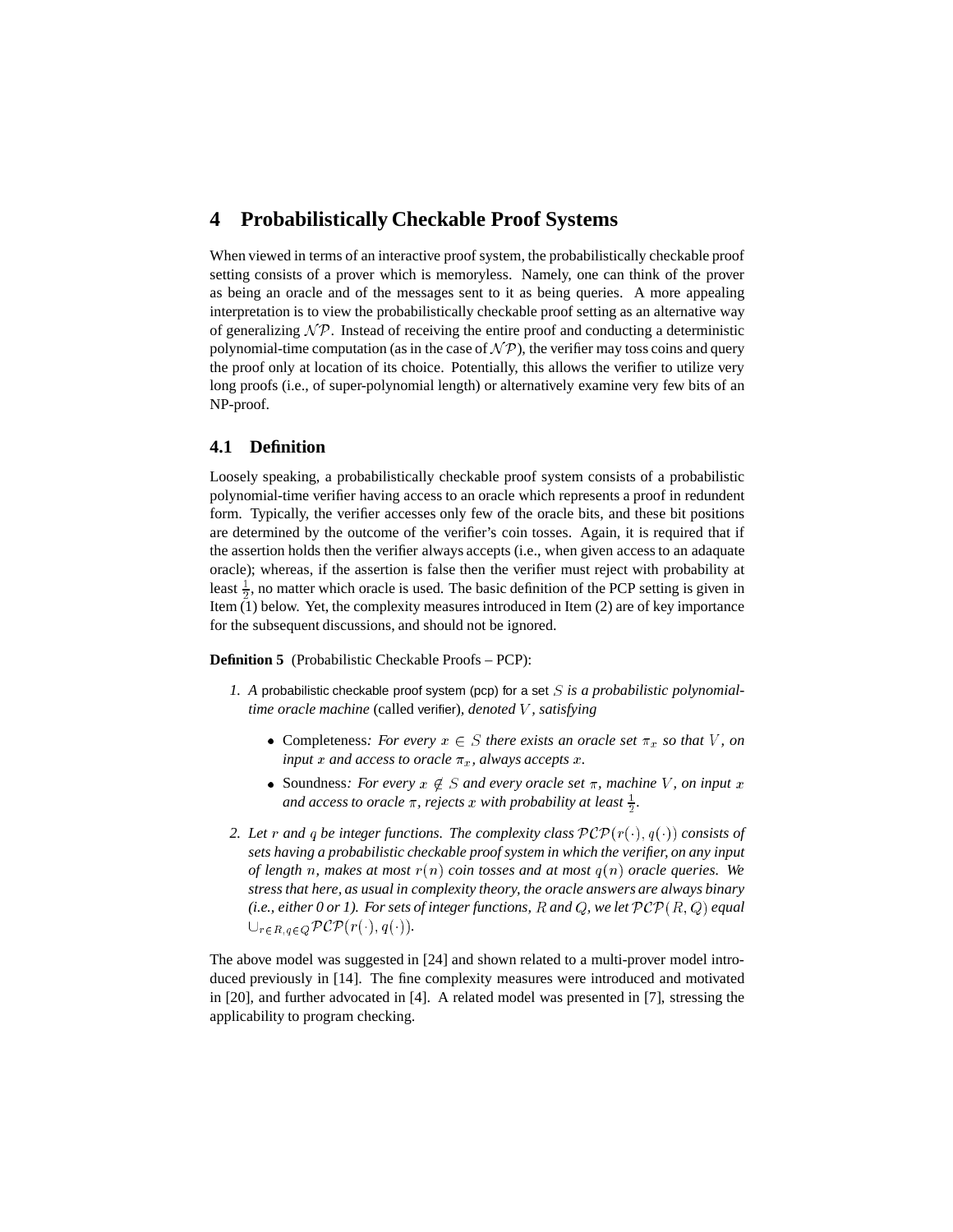We stress that the oracle  $\pi_x$  in a pcp system constitutes a proof in the standard mathematical sense<sup>9</sup>. Yet, this oracle has the extra property of enabling a lazy verifier, to toss coins, take its chances and "assess" the validity of the proof without reading all of it (but rather by reading a tiny portion of it).

#### **4.2 The Power of Probabilistically Checkable Proofs**

Clearly,  $PCP(poly, 0)$  equals  $coRP$ , whereas  $PCP(0, poly)$  equals  $NP$ . It is easy to prove an upper bound on the non-deterministic time complexity of sets in the PCP hierarchy. In particular,

**Proposition 1** :  $\mathcal{PCP}(\text{log}, \text{poly})$  *is contained in*  $\mathcal{NP}$ *.* 

These upper bounds turn out to be tight, but proving this is much more difficult (to say the least). The following result is a culmination of a sequence of great works  $[6, 7, 20, 4, 3]$ .<sup>10</sup>

**Theorem 3** :  $\mathcal{NP}$  *is contained in*  $\mathcal{PCP}(log, O(1))$ *.* 

Thus, probabilistically checkable proofs in which the verifier tosses only logarithmically many coins and makes only a constant number of queries exist for every set in the complexity class  $N \mathcal{P}$ . It follows that NP-proofs can be transformed into NP-proofs which offer a trade-off between the portion of the proof being read and the confidence it offers. Specifically, if the verifier is willing to tolerate an error probability of  $\epsilon$  then it suffices to let it examine  $O(\log(1/\epsilon))$  bits of the (transformed) NP-proof. These bit locations need to be selected at random.

The characterization of  $\mathcal{NP}$  in terms of probabilistically checkable proofs plays a central role in recent developments concerning the difficulty of approximation problems (cf., [20, 3, 42, 11] and [35, 36]). To demonstrate this relationship, we first note that Theorem 3 can be rephrased without mentioning the class  $PCP$  altogether. Instead, a new type of polynomial-time reductions, which we call *amplifying*, emerges.

**Theorem 4** (Theorem 3 — Rephrased): *There exists a constant*  $\epsilon > 0$ , and a polynomial*time computable function* f, mapping the set of 3CNF formulae<sup>11</sup> to itself so that

*As usual,* f *maps satisfiable 3CNF formulae to satisfiable 3CNF formulae; and*

<sup>&</sup>lt;sup>9</sup> Jumping ahead, the oracles in pcp systems characterizing  $\mathcal{NP}$  have the property of being NP proofs themselves.

<sup>&</sup>lt;sup>10</sup> The sequence has started with the characterization of  $PCP(poly, poly)$  as equal non-deterministic exponential-time [6], and continued with its scaled-down in [7, 20] which led to the  $\mathcal{NP} \subset$  $PCP(polylog polylog)$  result of [20]. The first PCP-characterization of  $N \overline{P}$ , by which  $N \overline{P}$  =  $PCP(\log, \log)$ , has appeared in [4] and the cited result was obtained in [3]. This sequence of works, directly related to the stated theorem, was built on and inspired by works from various settings such as interactive proofs [41, 49, 22], program-checking [16, 26, 48], and private computation with oracles [9]. The constant (number of queries) in Theorem 3 has been subsequently improved and is currently 9; cf., [36].

 $11$  A 3CNF formula is a Boolean formula consisting of a conjunction of clauses, where each clause is a disjunction of upto 3 literals. (A literal is variable or its negation.).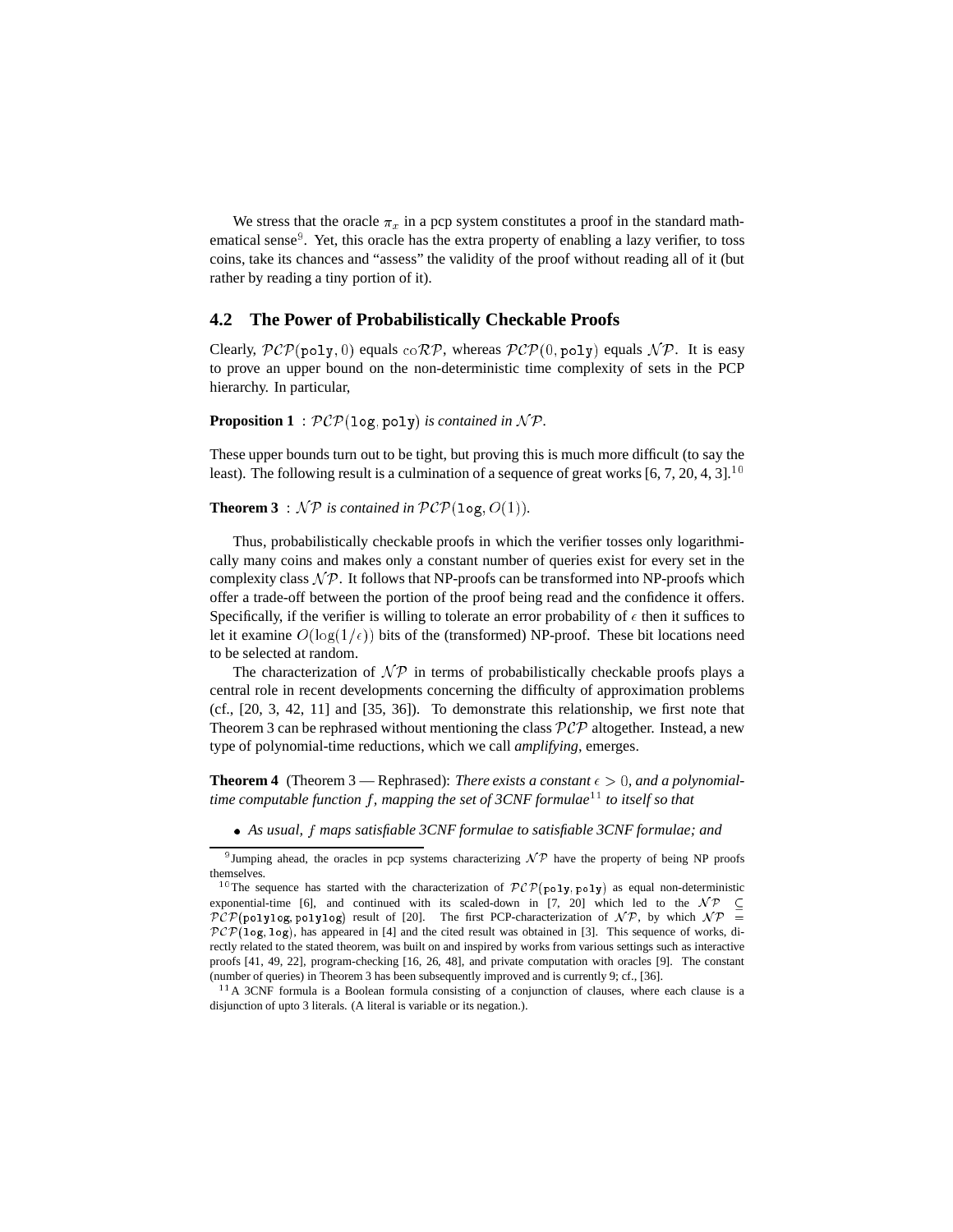f *maps non-satisfiable 3CNF formulae to* (non-satisfiable) *3CNF formulae for which every truth assignment satisfies at most a*  $1 - \epsilon$  *fraction of the clauses.* 

### *The function* f *is called an* amplifying reduction*.*

**proof sketch** (Thm. 3  $\Rightarrow$  Thm. 4): We start by considering a pcp system for 3SAT, and use the fact that the pcp system given by the proof of Theorem 3 is non-adaptive (i.e., the queries are determined as a function of the input and the random-tape – and do not depend on answers to previous queries).<sup>12</sup> Next, we associate the bits of the oracle with Boolean variables and introduce a (constant size) Boolean formula for each possible outcome of the sequence of  $O(\log n)$  coin tosses, describing whether the verifier would have accepted given this outcome. Finally, using auxiliary variables, we convert each of these formulae into a 3CNF formula and obtain (as the output of the reduction) the conjunction of all these polynomially many clauses.  $\Box$ 

It is also easy to see that Theorem 4 implies Theorem 3: Given a reduction as in Thm. 4, we construct a pcp system for 3SAT by letting the verifier select a clause uniformly among the clauses of the reduced formula, and make three queries corresponding to the three variables in it. This yields a proof system with soundness error bounded by  $1 - \epsilon$ . Reducing the error by  $O(1/\epsilon)$  successive applications of this proof system, we obtain Thm. 3.

As an immediate corollary to the formulation of Theorem 4 one concludes that it is NP-Hard to distinguish satisfiable 3CNF formulae from 3CNF formulae for which no truth assignment satisfies at least a  $1 - \epsilon$  fraction of the clauses (as otherwise, using the reduction, one may decide membership in 3SAT). In general,probabilistic checkable proof systems for  $\mathcal{NP}$  yield strong non-approximability results for various classical optimization problems. In particular, quite *tight* non-approximability results have been shown for MaxClique (cf., [35]), Chromatic Number (cf., [21]), Set Cover (cf., [19]), and Max-Exact-3SAT (cf., [36]).

### **4.3 The Role of Randomness**

No trade-off between the number of bits examined and the confidence is possible if one requires the verifier to be deterministic. In particular,  $\mathcal{PCP}(0, q(\cdot))$  contains only sets that are decidable by a deterministic algorithms of running time  $2^{q(n)} \cdot \text{poly}(n)$ . It follows that  $PCP(0, \log) = P$ . Furthermore, since it is unlikely that all NP-sets can be decided by (deterministic) algorithms of running time, say,  $2^n \cdot \text{poly}(n)$ , it follows that  $\mathcal{PCP}(0,n)$ is unlikely to contain  $\mathcal N \mathcal P$ .

# **5 Other Probabilistic Proof Systems**

In this section, we shortly review some variants on the basic model of interactive proofs. These variants include models in which the prover is restricted in its choice of strategy, a model in which the prover-verifier interaction is restricted, and a model in which one proves "knowledge" of facts rather than their *validity*.

 $12$  Actually, it is not essential to use this fact, since one can easily convert any adaptive system into a non-adaptive one while incurring an exponential blowup in the query complexity (which in our case is a constant).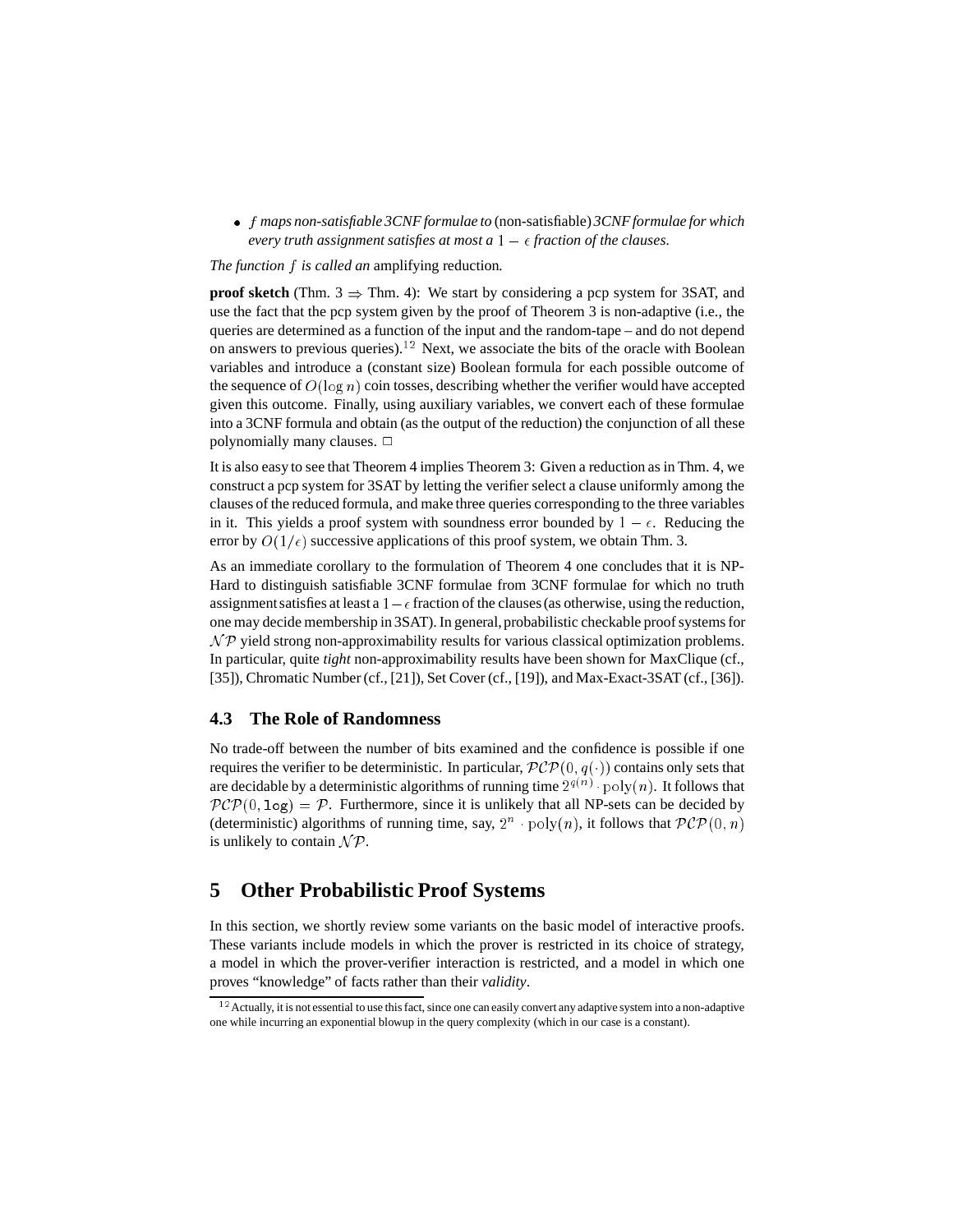# **5.1 Restricting the Prover's Strategy**

We stress that the restrictions discussed here refer to the strategies employed by the prover both in case it tries to prove valid assertions (i.e., the completeness condition) and in case it tries to fool the verifier to believe false statements (i.e., the soundness condition). Thus, the validity of the verifier decision (concerning false statements) depends on whether this restriction (concerning "cheating" prover strategies) really holds. The reason to consider these restricted models is that they enable to achieve results which are not possible in the general model of interactive proofs (cf., [14, 17, 39, 43]). We consider restrictions of two types: computational or physical.

We start with a physical restriction. In the so-called *multi-prover interactive proof* model, denoted MIP (cf., [14]), the prover is split into several (say, two) entities and the restriction (or assumption) is that these entities cannot interact with each other. Actually, the formulation allows them to coordinate their strategies prior to interacting with the verifier<sup>13</sup> but it is crucial that they don't exchange messages among themselves while interacting with the verifier. The multi-prover model is reminiscent of the common police procedure of isolating collaborating suspects and interrogating each of them separately. On the other hand, the multi-prover model is related to the PCP model [24]. Interestingly, the multi-prover model allows to present (perfect) zero-knowledge proofs for all NP-sets, without relying on any comutational assumptions [14]. Furthermore, these proofs can be made very efficient in terms of communication complexity [18].

We now turn to computational restrictions. Since the effect of this restriction is more noticable in the soundness condition, we refer to these proof systems as being *computationally-sound*. Two variants have been suggested. In *argument* systems [17], the prover stategy is restricted to be probabilistic polynomial-time with auxiliary input (analogously to item (1) in Sec. 2.4). In *CS-proofs* [43], the prover stategy is restricted to be probabilistic and run in time polynomial in the time required to validate the assertion (analogously to item (3) in Sec. 2.4). Interestigly, computationally-sound interactive proofs can be much more communication-efficient than (regular) interactive proofs; cf. [39, 43, 27].

### **5.2 Non-Interactive Zero-Knowledge Proofs**

Actualy the term "non-interactive" is somewhat misleading. The model, introduced in [15], consists of three entities: a prover, a verifier and a uniformly selected sequence of bits (which can be thought of as being selected by a trusted third party). Both verifier and prover can read the random sequence, and each can toss additional coins. The interaction consists of a single message sent from the prover to the verifier, who then is left with the decision (whether to accept or not). Based on some reasonable complexity assumptions, one may construct non-interactive zero-knowledge proof systems for every NP-set (cf., [15, 22, 40]).

 $13$  This is implicit in the universal quantifier used in the soundness condition.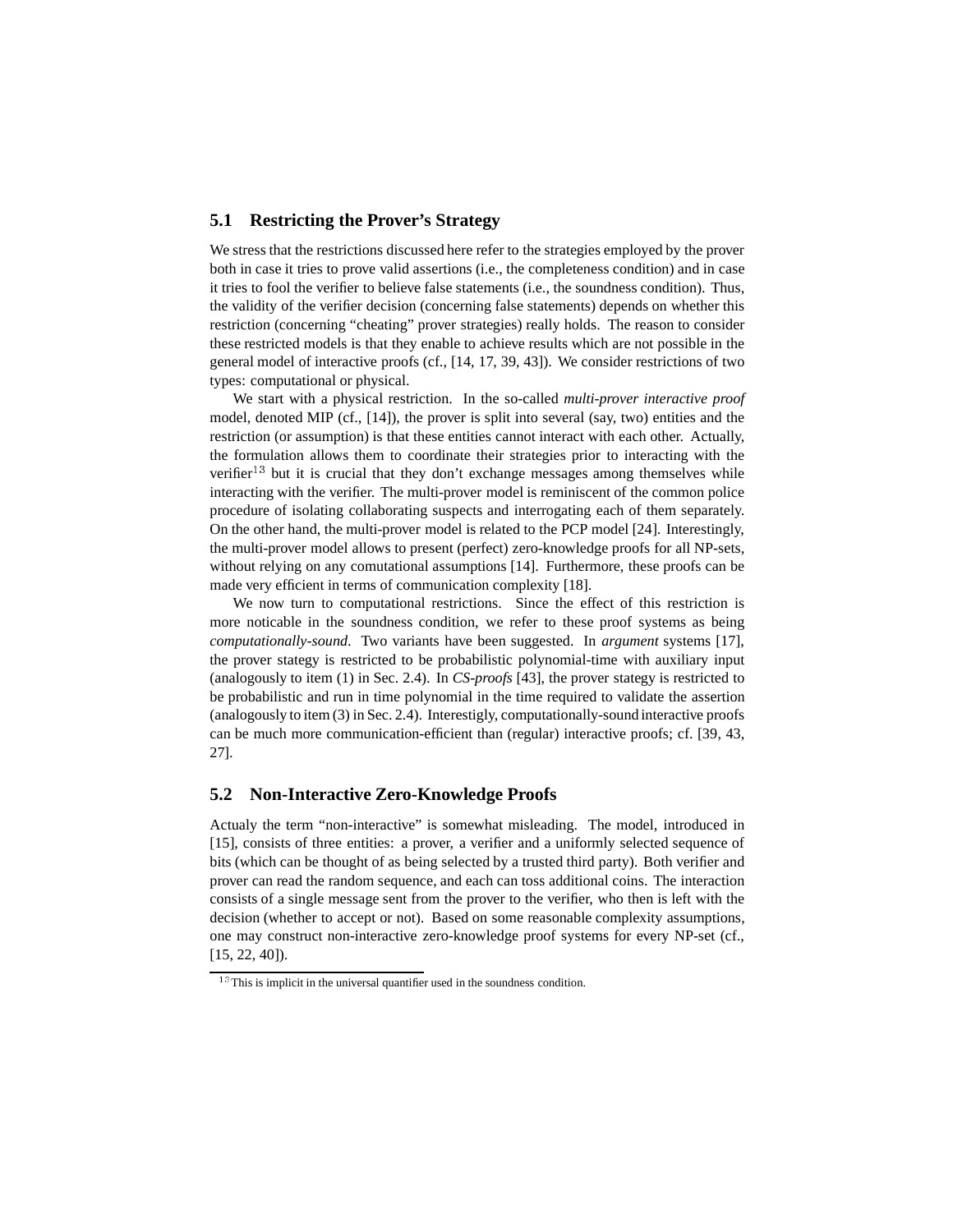# **5.3 Proofs of Knowledge**

The concept of a proof of knowledge, introduced in [33], is very appealing; yet, its precise formulation is much more complex than one may expect (cf. [10]). Loosely speaking, a knowledge-verifier for a relation  $R$  guarantees the existence of a "knowledge extractor" that on input x and access to any interactive machine  $P^*$  outputs a y, so that  $(x, y) \in R$ , within complexity related to the probability that the verifier accepts x when interacting with  $P^*$ . By convincing such a knowledge-verifier, on common input  $x$ , one proves that he knows a y so that  $(x, y) \in R$ . It can be shown that the protocol which results by successively applying Construction 2 suffiently many time constitutes a "proof of knowledge" of a 3-coloring of the input graph.

# **5.4 Knowledge Complexity**

Zero-knowledge is the lowest level of a knowledge-complexity hierarchy which quantifies the "knowledge revealed in an interaction" [33]. *Knowledge complexity* may be defined as the minimum number of oracle-queries required in order to (efficiently) simulate an interaction with the prover (cf. [31]). Results linking two different variants of this measure to other complexity measures are given in [1, 47], respectively.

### **Acknowledgement**

I am grateful to Shafi Goldwasser for suggesting the essential role of randomness as the unifying theme for this exposition. Thanks also to Leonid Levin, Dana Ron, Madhu Sudan and Uri Zwick for commenting on earlier versions of this survey.

# **References**

- [1] W. Aiello, M. Bellare and R. Venkatesan. Knowledge on the Average Perfect, Statistical and Logarithmic. In *27th STOC*, pages 469–478, 1995.
- [2] W. Aiello and J. Hastad. Perfect Zero-Knowledge Languages can be Recognized in Two Rounds. In *28th FOCS*, pages 439–448, 1987.
- [3] S. Arora, C. Lund, R. Motwani, M. Sudan and M. Szegedy. Proof Verification and Intractability of Approximation Problems. In *33rd FOCS*, pages 14–23, 1992.
- [4] S. Arora and S. Safra. Probabilistic Checkable Proofs: A New Characterization of NP. In *33rd FOCS*, pages 1–13, 1992.
- [5] L. Babai. Trading Group Theory for Randomness. In *17th STOC*, pages 421–420, 1985.
- [6] L. Babai, L. Fortnow, and C. Lund. Non-Deterministic Exponential Time has Two-Prover Interactive Protocols. *Computational Complexity*, Vol. 1, No. 1, pages 3–40, 1991. Preliminary version in *31st FOCS*, 1990.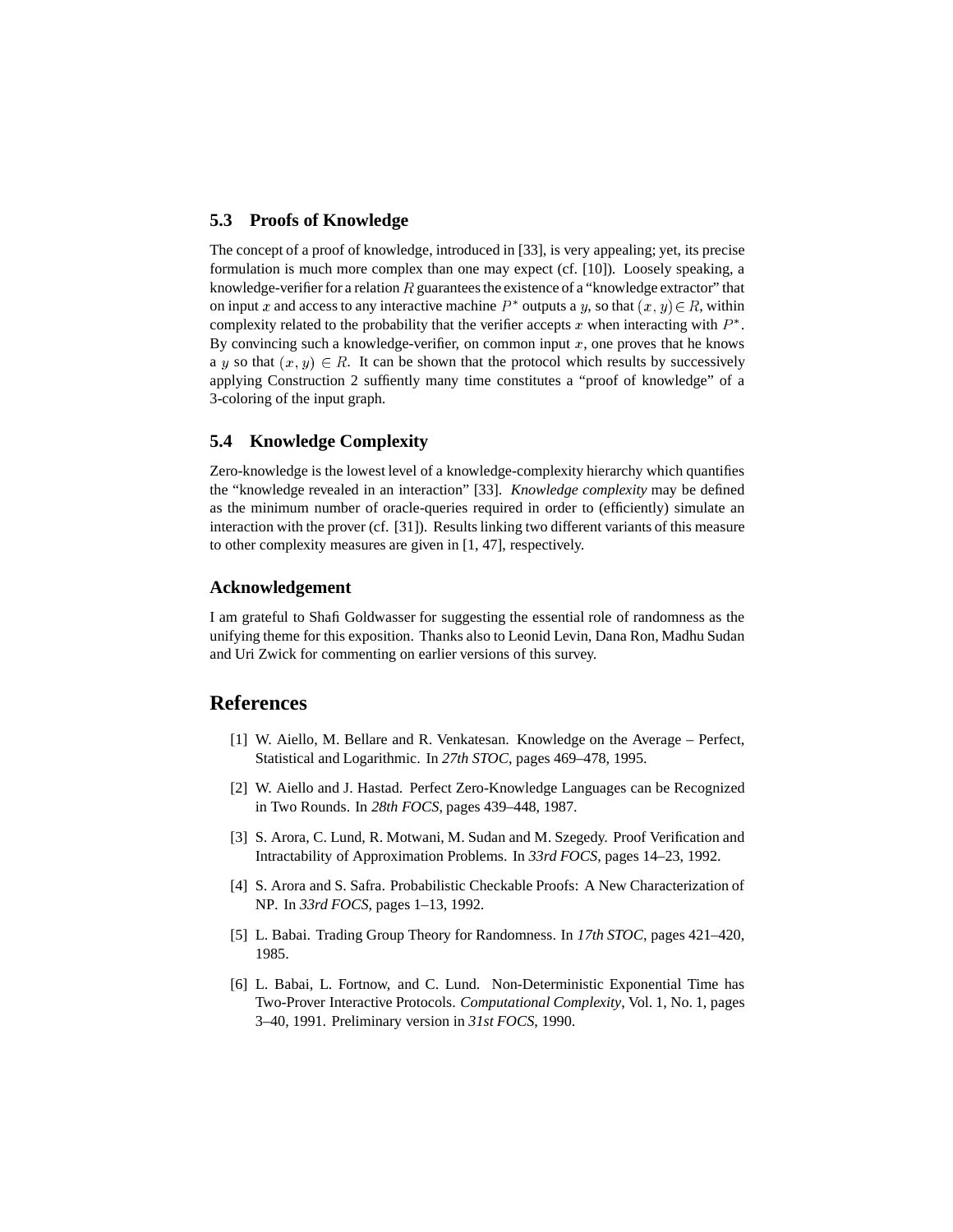- [7] L. Babai, L. Fortnow, L. Levin, and M. Szegedy. Checking Computations in Polylogarithmic Time. In *23rd STOC*, pages 21–31, 1991.
- [8] L. Babai and S. Moran. Arthur-Merlin Games: A Randomized Proof System and a Hierarchy of Complexity Classes. *JCSS*, Vol. 36, pp. 254–276, 1988.
- [9] D. Beaver and J. Feigenbaum. Hiding Instances in Multioracle Queries. In *7th STACS*, Springer Verlag, LNCS Vol. 415, pages 37–48, 1990.
- [10] M. Bellare and O. Goldreich. On Defining Proofs of Knowledge. In *Crypto92*, Springer Verlag, LNCS Vol. 740, pages 390–420, 1992.
- [11] M. Bellare, O. Goldreich and M. Sudan. Free Bits, PCPs and Non-Approximability – Towards Tight Results. In *36th FOCS*, pages 422–431, 1995.
- [12] M. Bellare and S. Goldwasser. The Complexity of Decision versus Search. *SIAM Journal on Computing*, Vol. 23, pages 97–119, 1994.
- [13] M. Ben-Or, O. Goldreich, S. Goldwasser, J. Håstad, J. Kilian, S. Micali and P. Rogaway. Everything Provable is Probable in Zero-Knowledge. In *Crypto88*, Springer Verlag, LNCS Vol. 403, pages 37–56, 1990
- [14] M. Ben-Or, S. Goldwasser, J. Kilian and A. Wigderson. Multi-Prover Interactive Proofs: How to Remove Intractability Assumptions. In *20th STOC*, pages 113–131, 1988.
- [15] M. Blum, P. Feldman and S. Micali. Non-Interactive Zero-Knowledge and its Applications. In *20th STOC*, pages 103–112, 1988.
- [16] M. Blum, M. Luby and R. Rubinfeld. Self-Testing/Correcting with Applications to Numerical Problems. *JCSS*, Vol. 47, No. 3, pages 549–595, 1993.
- [17] G. Brassard, D. Chaum and C. Crépeau. Minimum Disclosure Proofs of Knowledge. *JCSS*, pages 156-189, 1988. Extended abstract, by Brassard and Crépeau, in *27th FOCS*, 1986.
- [18] C. Dwork, U. Feige, J. Kilian, M. Naor and S. Safra, Low Communication Perfect Zero Knowledge Two Provers Proof Systems. In *Crypto92*, Springer Verlag, LNCS Vol. 740, pages 215–227, 1992.
- [19] U. Feige. A Threshold of ln <sup>n</sup> for Approximating Set Cover. In *28th STOC*, pages 314–318, 1996.
- [20] U. Feige, S. Goldwasser, L. Lovász, S. Safra, and M. Szegedy. Approximating Clique is almost NP-complete. In *32nd FOCS*, pages 2–12, 1991.
- [21] U. Feige and J. Kilian. Zero knowledge and the chromatic number. In *11th IEEE Conference on Computational Complexity*, pages 278–287, 1996.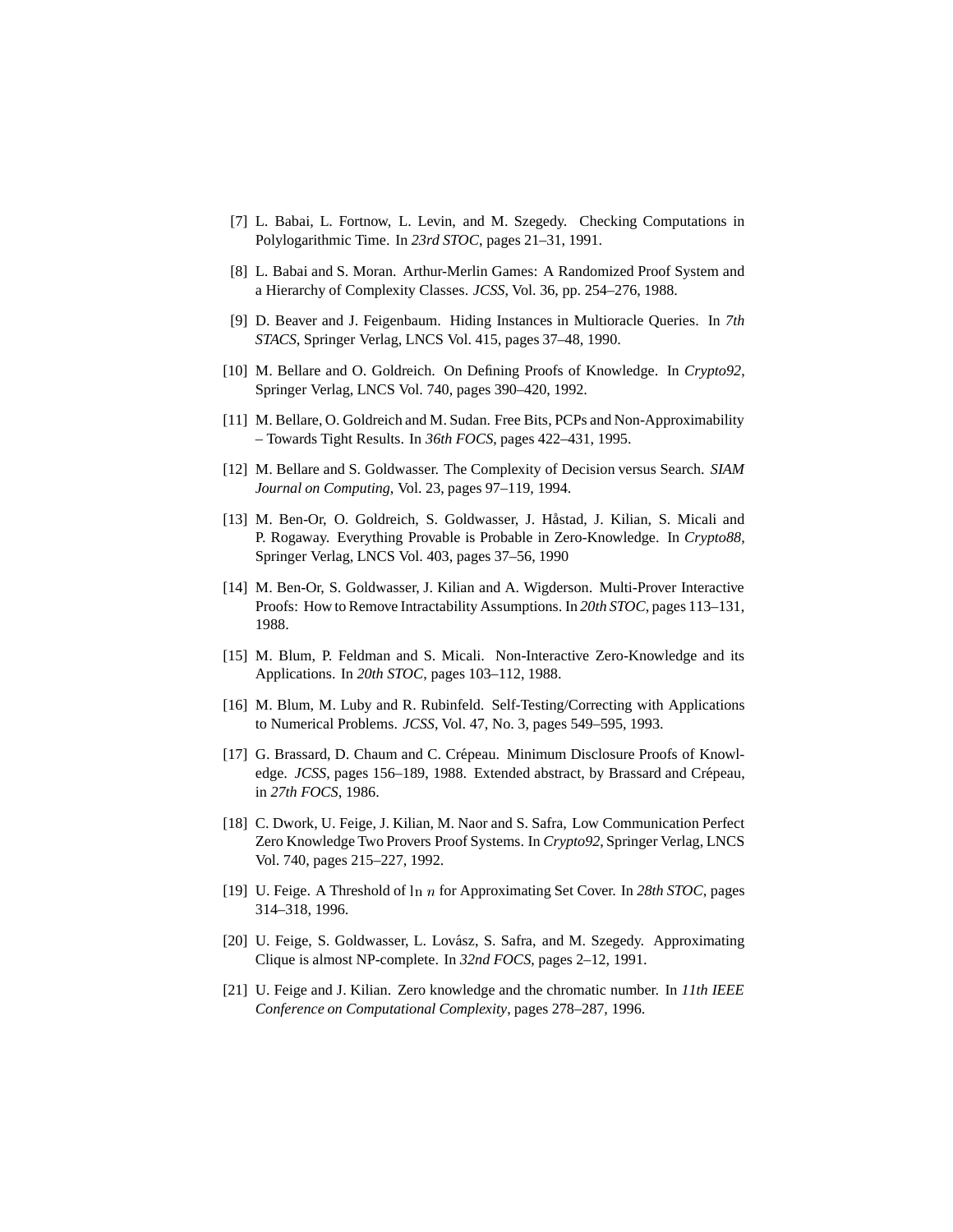- [22] U. Feige, D. Lapidot, and A. Shamir. Multiple non-interactive zero knowledge proofs based on a single random string. In *31st FOCS*, pages 308–317, 1990.
- [23] L. Fortnow, The Complexity of Perfect Zero-Knowledge. In *19th STOC*, pages 204–209, 1987.
- [24] L. Fortnow, J. Rompel and M. Sipser. On the Power of Multi-Prover Interactive Protocols. In *Proc. 3rd IEEE Symp. on Structure in Complexity Theory*, pages 156–161, 1988.
- [25] M. Furer, O. Goldreich, Y. Mansour, M. Sipser, and S. Zachos, "On Completeness and Soundness in Interactive Proof Systems", *Advances in Computing Research: a research annual*, Vol. 5 (Randomness and Computation, S. Micali, ed.), pp. 429–442, 1989.
- [26] P. Gemmell, R. Lipton, R. Rubinfeld, M. Sudan, and A. Wigderson. Self-Testing/Correcting for Polynomials and for Approximate Functions. In *23th STOC*, pages 32–42, 1991.
- [27] O. Goldreich and J. Håstad. On the Message Complexity of Interactive Proof Systems. Available as TR96-018 of *ECCC*, http://www.eccc.uni-trier.de/eccc/, 1996.
- [28] O. Goldreich, S. Micali and A. Wigderson. Proofs that Yield Nothing but their Validity or All Languages in NP Have Zero-Knowledge Proof Systems. *JACM*, Vol. 38, No. 1, pages 691–729, 1991. Extended abstract in *27th FOCS*, 1986.
- [29] O. Goldreich, S. Micali and A. Wigderson. How to Play any Mental Game or a Completeness Theorem for Protocols with Honest Majority. In *19th STOC*, pages 218–229, 1987.
- [30] O. Goldreich and Y. Oren. Definitions and Properties of Zero-Knowledge Proof Systems. *Journal of Cryptology*, Vol. 7, No. 1, pages 1–32, 1994.
- [31] O. Goldreich and E. Petrank. Quantifying Knowledge Complexity. In *32nd FOCS*, pp. 59–68, 1991.
- [32] S. Goldwasser and S. Micali. Probabilistic Encryption. *JCSS*, Vol. 28, No. 2, pages 270–299, 1984. Extended abstract in *14th STOC*, 1982.
- [33] S. Goldwasser, S. Micali and C. Rackoff. The Knowledge Complexity of Interactive Proof Systems. *SIAM Journal on Computing*, Vol. 18, pages 186–208, 1989. Extended abstract in *17th STOC*, 1985.
- [34] S. Goldwasser and M. Sipser. Private Coins versus Public Coins in Interactive Proof Systems. In *18th STOC*, pages 59–68, 1986.
- [35] J. Håstad. Clique is hard to approximate within  $n^{1-\epsilon}$ . In 37th FOCS, pages 627–636, 1996.